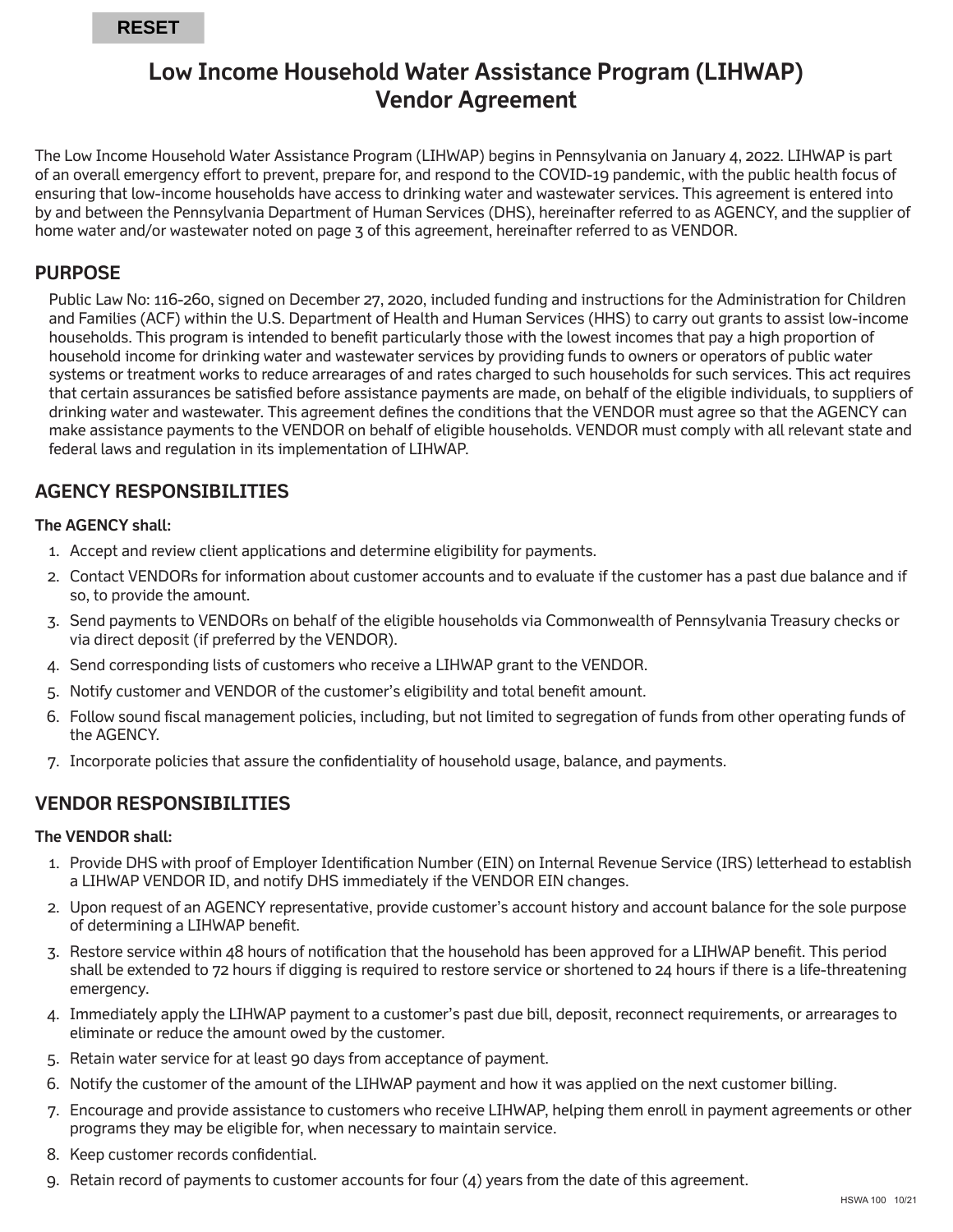- 10. Make records available for review by authorized representatives of the AGENCY and the U.S. Department of Human Services.
- 11. Not discriminate against customers who receive LIHWAP assistance, either in the cost of the goods supplied or the services provided, and not treat adversely because of receiving or applying for a LIHWAP benefit. VENDOR must charge all LIHWAP eligible households the same price charged for home drinking water and/or wastewater services billed to noneligible households.
- 12. Comply with the provisions of the state law regarding disconnects and pertinent provisions of the Pennsylvania Public Utility Commission related to moratorium, if governed by the ruling.
- 13. Bill the eligible household the difference between the actual amount due and the amount of the payment made by the LIHWAP grant using the normal billing method or process.
- 14. Not apply LIHWAP payments to account balances that have previously been written off or paid with other funds.
- 15. Not apply LIHWAP payments to commercial accounts. LIHWAP payments should only be applied to residential accounts.

# **GENERAL CONDITIONS**

- 1. **AUTHORITIES:** Nothing herein shall be construed as authority for either party to make commitments that will bind the other party beyond the scope of services contained herein.
- 2. **DISCRIMINATION:** The VENDOR shall not discriminate against any household because of race, religion, color, sex, national origin, age, disability, political beliefs, sexual orientation, gender identity, or any other basis prohibited by state law relating to discrimination.
- 3. **FRAUD:** The VENDOR will be permanently disqualified from participating in LIHWAP upon the first finding of LIHWAP fraud. Fraud includes, but is not limited to intentionally providing false information to the AGENCY or knowingly allowing others to do so; intentional failure to notify the AGENCY of a change in circumstances that affects payments received by the VENDOR; intentionally accepting payments that the VENDOR knows, or by reasonable diligence would know, the VENDOR is not entitled to by virtue of an overpayment or otherwise; or intentionally making a claim for payment to which the VENDOR is not entitled pursuant to the terms of this agreement and all applicable rules, regulations, laws, and statutes. Repayment must be made unless contrary to a court order.
- 4. **BINDING ON HEIRS AND ASSIGNS:** This agreement shall be binding upon and inure to the benefit of the respective successors and assign of each party, but does not otherwise create, and shall not be construed as creating, any rights enforceable by any person not a party to this agreement.
- 5. **DUE AUTHORIZATION:** The persons executing this agreement on behalf of a party represent and warrant to the other party that he or she has been duly authorized by such party to so execute this agreement.
- 6. **SEVERABILITY:** If any provision of this agreement or the application thereof to any person or circumstance is held to be invalid, the invalidity shall not affect other provisions of this agreement, which shall be given effect without regard to the invalid provision or application.

# **OTHER PROVISIONS**

## **Term of Agreement**

This agreement is effective from the date of execution, defined as providing a signed LIHWAP Vendor Agreement and a valid EIN, until December 31, 2023.

#### **Termination**

This agreement may be terminated by either party with a thirty (30) day written notice to the other party. Termination shall not eliminate the obligations incurred during the term of the agreement. If LIHWAP funding is expended, the AGENCY has the right to terminate this agreement immediately.

#### **Assignment of Agreement**

Neither party may assign the agreement or any of the rights, benefits, and remedies conferred upon it by this agreement to a third party without the prior written consent of the other party, which consent shall not be unreasonably withheld.